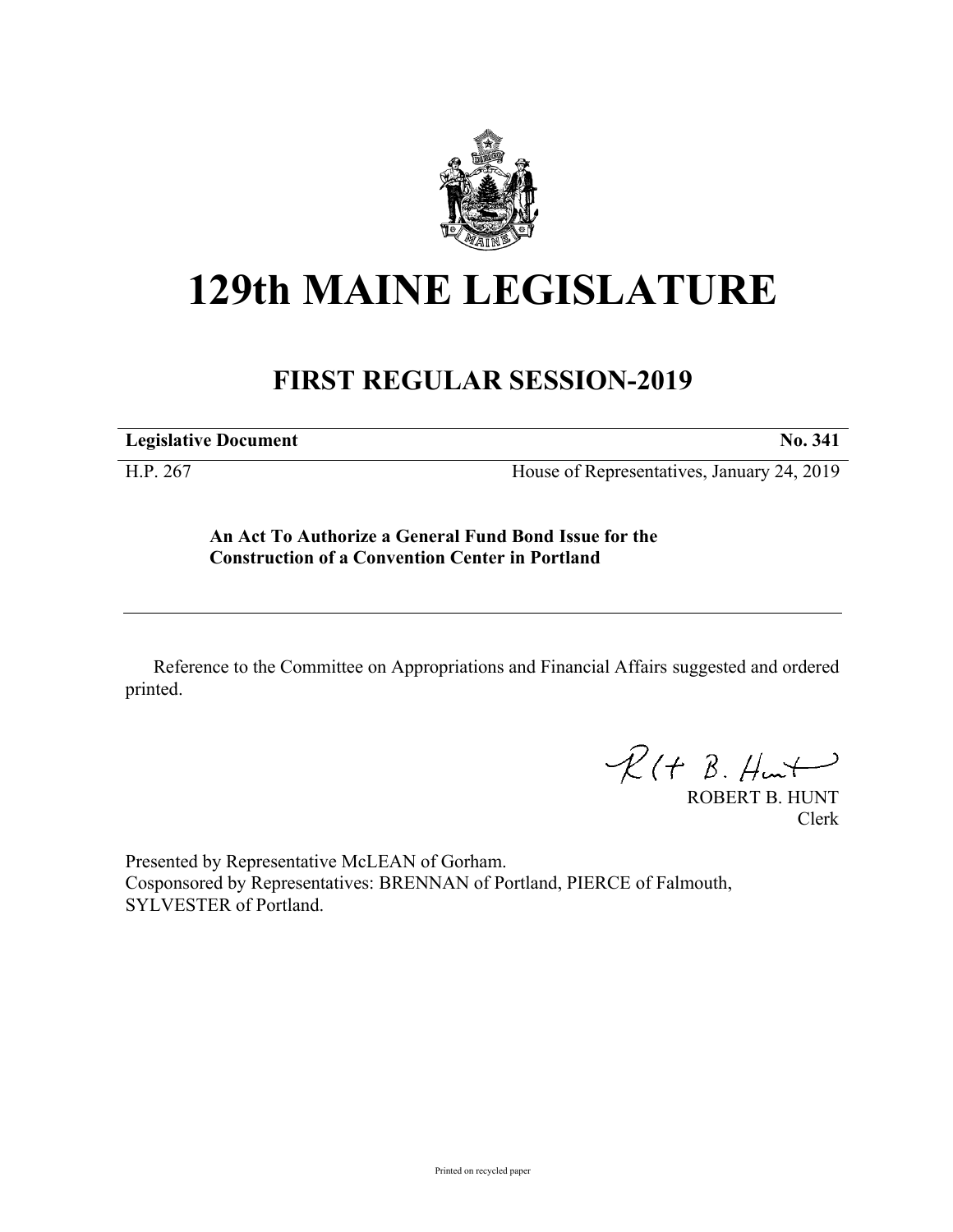**Preamble.** Two thirds of both Houses of the Legislature deeming it necessary in accordance with the Constitution of Maine, Article IX, Section 14 to authorize the issuance of bonds on behalf of the State of Maine to provide funds as described in this Act,

**Be it enacted by the People of the State of Maine as follows:**

 **Sec. 1. Authorization of bonds.** The Treasurer of State is authorized, under the direction of the Governor, to issue bonds in the name and on behalf of the State in an amount not exceeding \$150,000,000 for the purposes described in section 5 of this Act. The bonds are a pledge of the full faith and credit of the State. The bonds may not run for a period longer than 10 years from the date of the original issue of the bonds.

 **Sec. 2. Records of bonds issued; Treasurer of State.** The Treasurer of State shall ensure that an account of each bond is kept showing the number of the bond, the name of the successful bidder to whom sold, the amount received for the bond, the date of sale and the date when payable.

 **Sec. 3. Sale; how negotiated; proceeds appropriated.** The Treasurer of State may negotiate the sale of the bonds by direction of the Governor, but no bond may be loaned, pledged or hypothecated on behalf of the State. The proceeds of the sale of the bonds, which must be held by the Treasurer of State and paid by the Treasurer of State upon warrants drawn by the State Controller, are appropriated solely for the purposes set forth in this Act. Any unencumbered balances remaining at the completion of the project in this Act lapse to the Office of the Treasurer of State to be used for the retirement of general obligation bonds.

 **Sec. 4. Interest and debt retirement.** The Treasurer of State shall pay interest due or accruing on any bonds issued under this Act and all sums coming due for payment of bonds at maturity.

 **Sec. 5. Disbursement of bond proceeds from General Fund bond issue.**  The proceeds of the sale of the bonds authorized under this Act must be expended as designated in the following schedule under the direction and supervision of the agencies and entities set forth in this section.

## **ECONOMIC AND COMMUNITY**

- **DEVELOPMENT, DEPARTMENT OF**
- Provides funds for the construction of a convention center in Portland.
- 
- 

Total \$150,000,000 \$150,000,000 \$150,000,000 \$150,000,000 \$150,000,000 \$150,000,000 \$150,000 \$150,000 \$150,000 \$150,000 \$150,000 \$150,000 \$150,000 \$150,000 \$150,000 \$150,000 \$150,000 \$150,000 \$150,000 \$150,000 \$150,000 \$15

 **Sec. 6. Contingent upon ratification of bond issue.** Sections 1 to 5 do not become effective unless the people of the State ratify the issuance of the bonds as set forth in this Act.